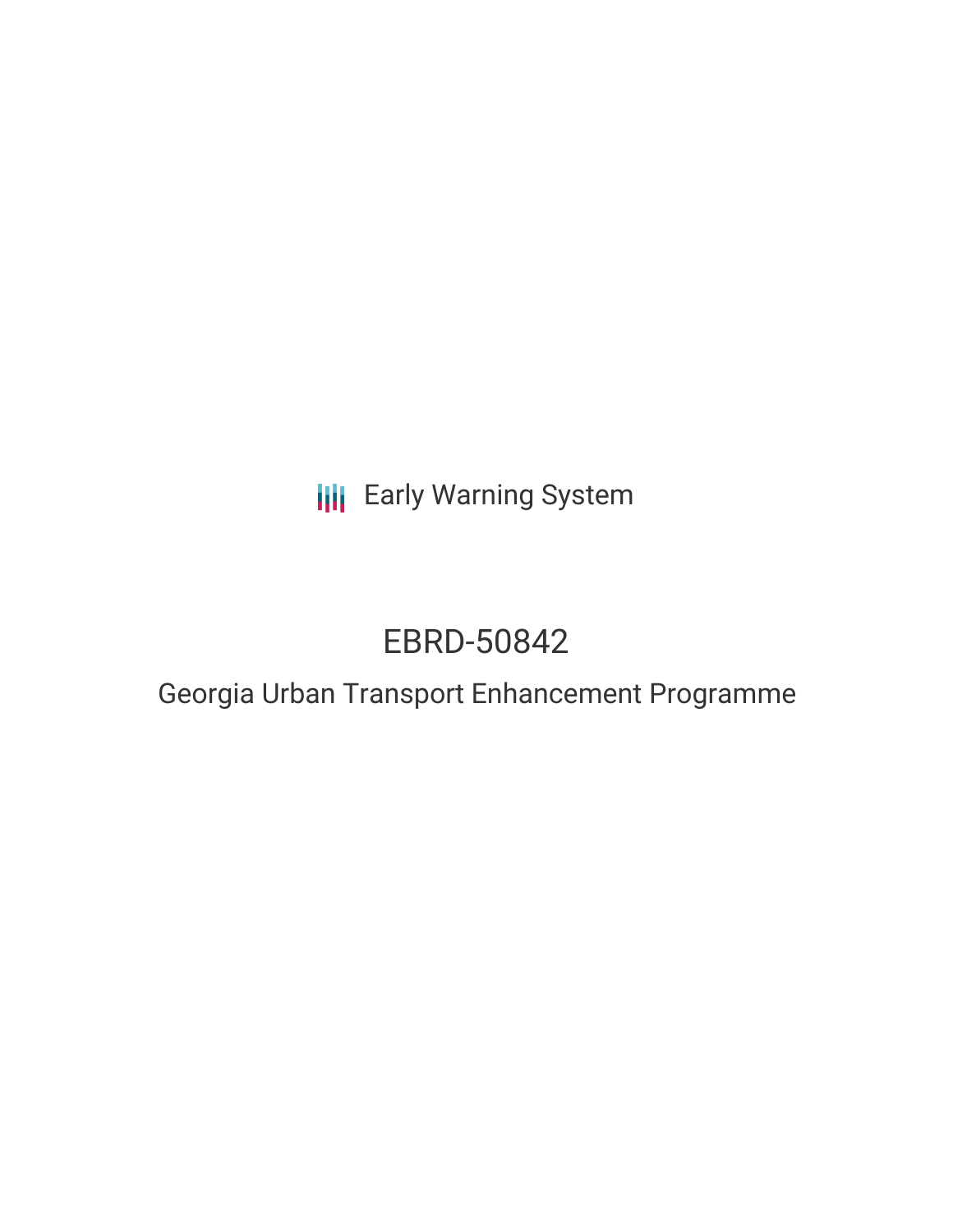

### **Quick Facts**

| <b>Countries</b>               | Georgia                                                 |
|--------------------------------|---------------------------------------------------------|
| <b>Specific Location</b>       | Kutaisi, Gori, Telavi, Zugdidi, Rustavi and Poti        |
| <b>Financial Institutions</b>  | European Bank for Reconstruction and Development (EBRD) |
| <b>Status</b>                  | Proposed                                                |
| <b>Bank Risk Rating</b>        | B                                                       |
| <b>Voting Date</b>             | 2019-10-15                                              |
| <b>Borrower</b>                | Georgia Sovereign                                       |
| <b>Sectors</b>                 | Transport                                               |
| <b>Investment Type(s)</b>      | Loan                                                    |
| <b>Investment Amount (USD)</b> | $$11.16$ million                                        |
| <b>Project Cost (USD)</b>      | $$13.17$ million                                        |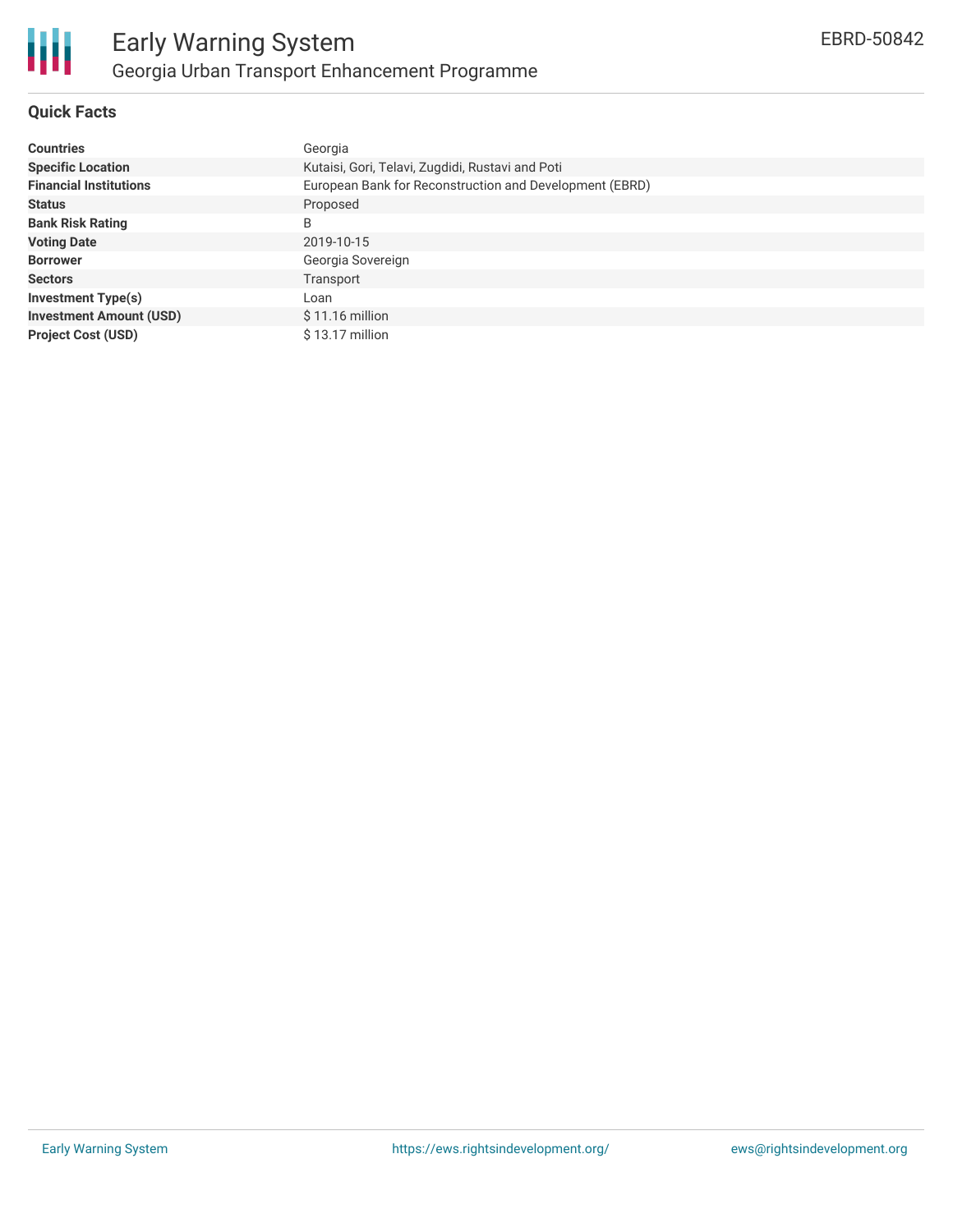

### **Project Description**

According to the Bank's website, this project finances the acquisition of approximately 100 units of modern diesel buses in secondary cities throughout Georgia.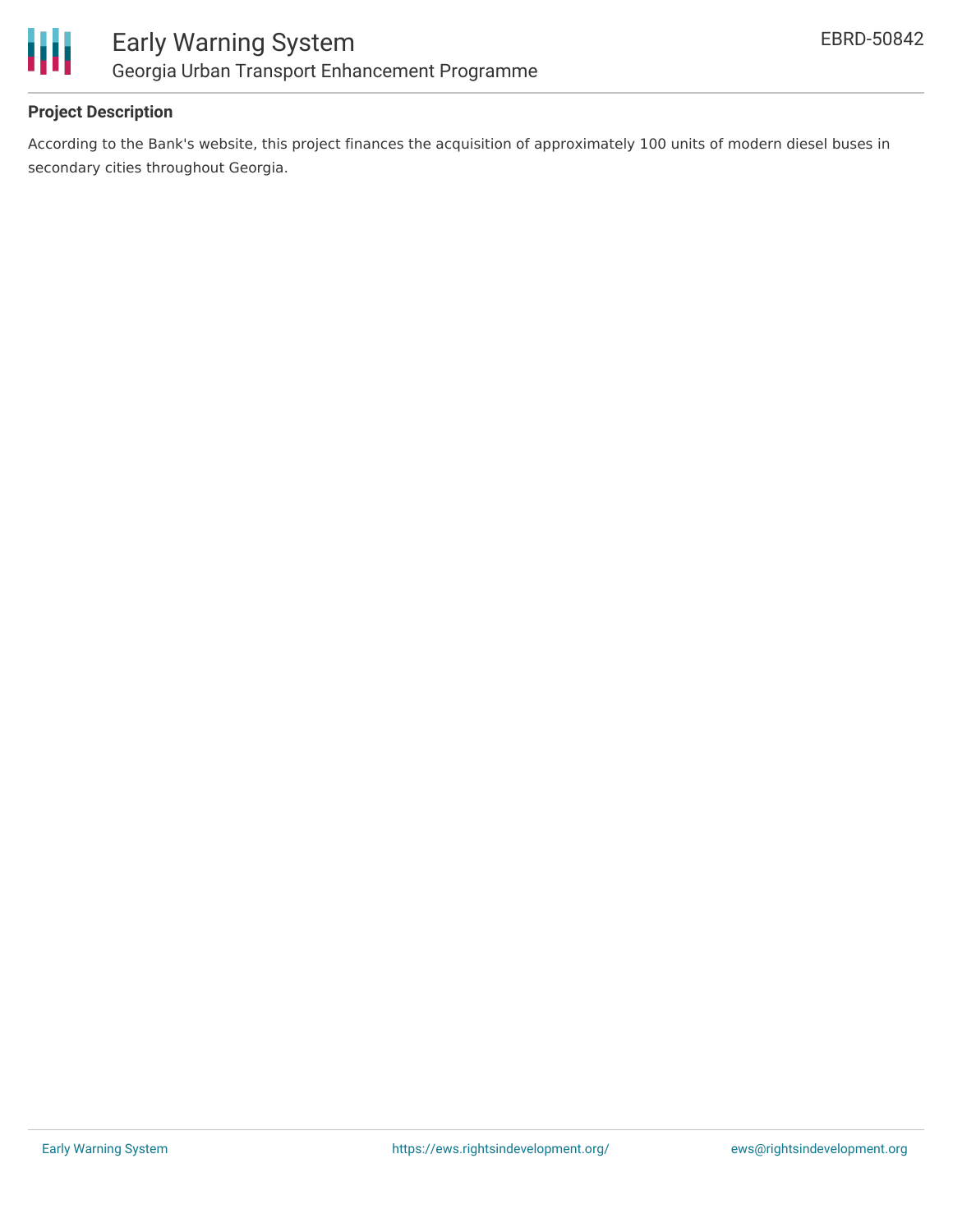

### Early Warning System Georgia Urban Transport Enhancement Programme

### **Investment Description**

European Bank for Reconstruction and Development (EBRD)